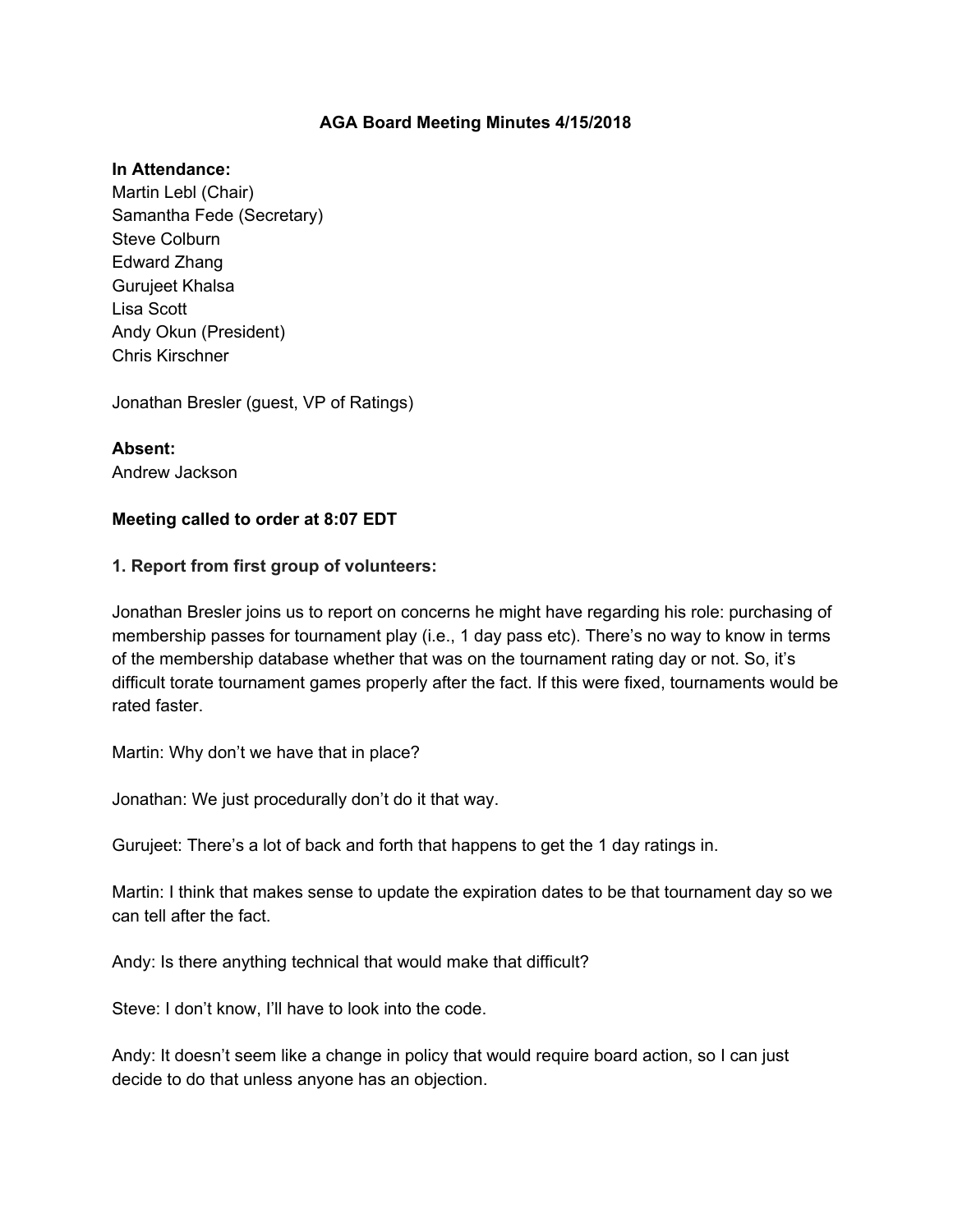[general approval]

Andy: Okay, I'll instruct Steve to do it.

Jonathan: Another issue is that TDs are unable to verify if players have valid memberships prior to playing. These players then have to be removed prior to rating. I'm not sure why TDs don't verify membership (tools, education) because I don't have this problem.

Lisa: Why are they having this trouble?

Gurujeet: At one of our recent tournaments, there was an issue with someone with a very old membership that had a strange status. It's more the 1 day membership or pending memberships that cause us trouble with verifications.

Martin: This might be due to TDs using a computer not connected to the internet, so it's not updating if people update their membership last minute.

Gurujeet: I don't think that's the issue. We're connected but sometimes we have that issue.

Andy: Well, I think the issue is also that if one player doesn't have the membership, the game could become "not rated", but we think the opponents expect the games to be rated, so we should prioritize those people getting what they expect. Maybe we can just charge the TDs \$10/person to institute membership post hoc. Or, maybe we can hide these people's ratings from the TDs so they can't include them without current membership?

Jonathan: Maybe we can flag these people as being in arrears. Or we can inform the opponent their game won't be ranked.

Steve: I think that would be difficult.

Jonathan: Maybe players can ask their opponents if their membership is up to date? Or put something out in the EJ informing players to do that?

Lisa: I think that will cause issues for pairings or delay tournament. Maybe we could just say ensuring membership is best practice and inform the TDs they might be penalized if they don't.

Steve: I think some people are still used to the old paper system for updating their membership. So, we can help people to transition by putting an announcement in the EJ and remind people to keep their membership up to date.

[cross talk regarding burden to TD vs. players who aren't current members vs. members]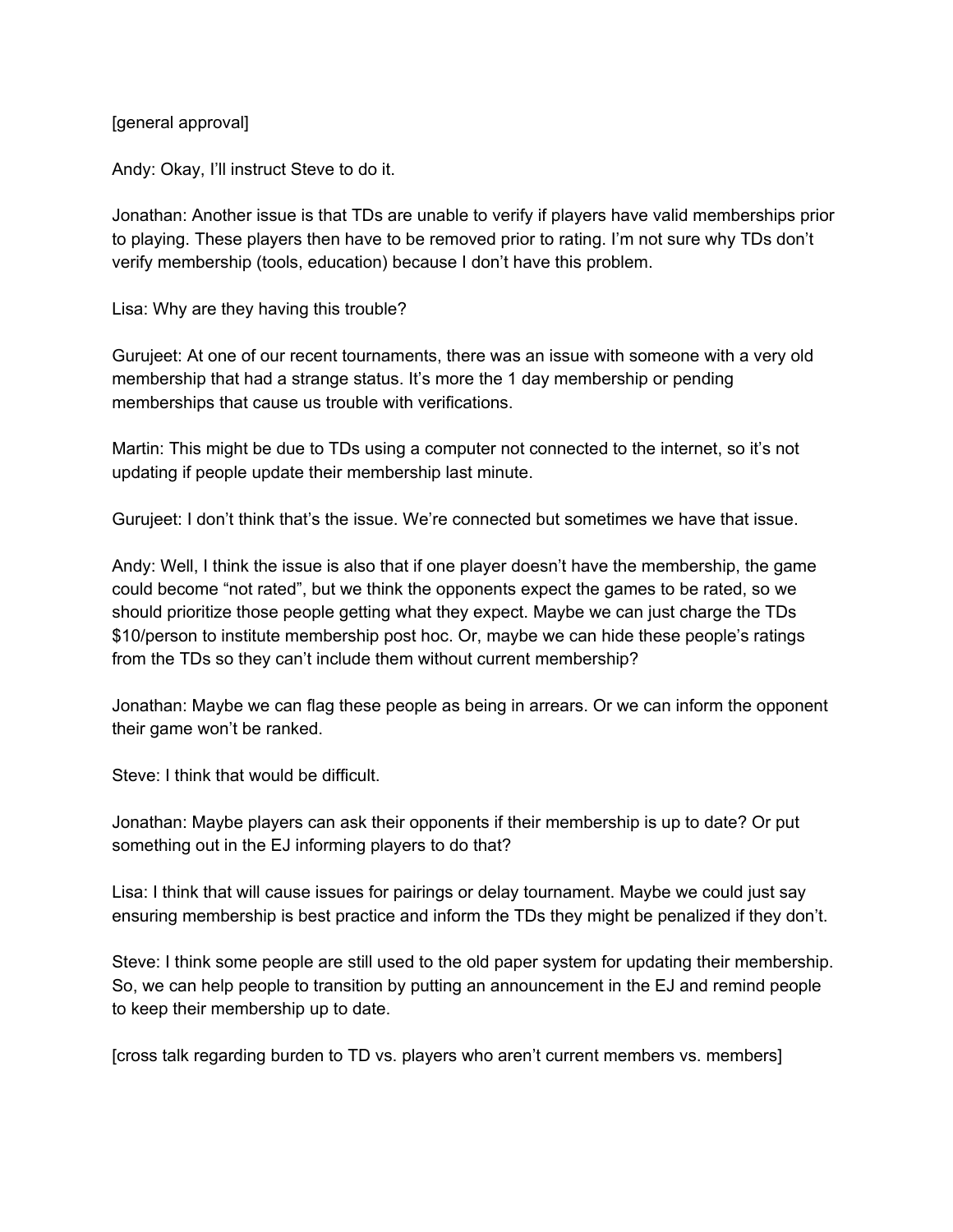Gurujeet: Our TD practice is to encourage preregistration, so about 90% preregister, and that makes it a lot smoother in regards to memberships etc.

Andy: Maybe the ex post facto fee should be \$20 instead of \$10 if it's assessed after the fact to encourage compliance.

Gurujeet: This shouldn't happen except maybe for miscommunication. I don't think negative consequences are a bad idea.

Lisa: Isn't 1 day membership a chapter issue not an individual issue? Individuals can't do it themselves anyway.

Jonathan: I don't think the membership understands that, and it adds additional burden to the TD that they can't.

Andy: Can I suggest we add this issue to the assembly meeting at US Go Congress? But I'd also suggest we require membership for tournaments, and not have 1 day options.

Gurujeet: I strongly disagree

Andy: Are you confusing this 1 day membership with the promotional membership, Lisa?

Steve: I'm the subject matter expert on this. People can choose this online themselves and it will update in about 10 minutes, so would be visible at the tournament. [Jonathan confirms this]

Andy: I think the issue is people forget and then say they'll do it at home after the tournament.

Gurujeet: That's not okay. Usually we have a membership station set up so players can be helped with it. Or we have someone collect the money and do it later to keep things flowing faster.

Jonathan: That's not the issue. The choice is whether to include them in the first or second round.

Edward & Lisa: We agree.

[Chris Kirshner joins]

Edward: Maybe the tournament announcements can be clearer about doing membership early or showing up early.

Chris: Usually we have a temporary ID we give those players.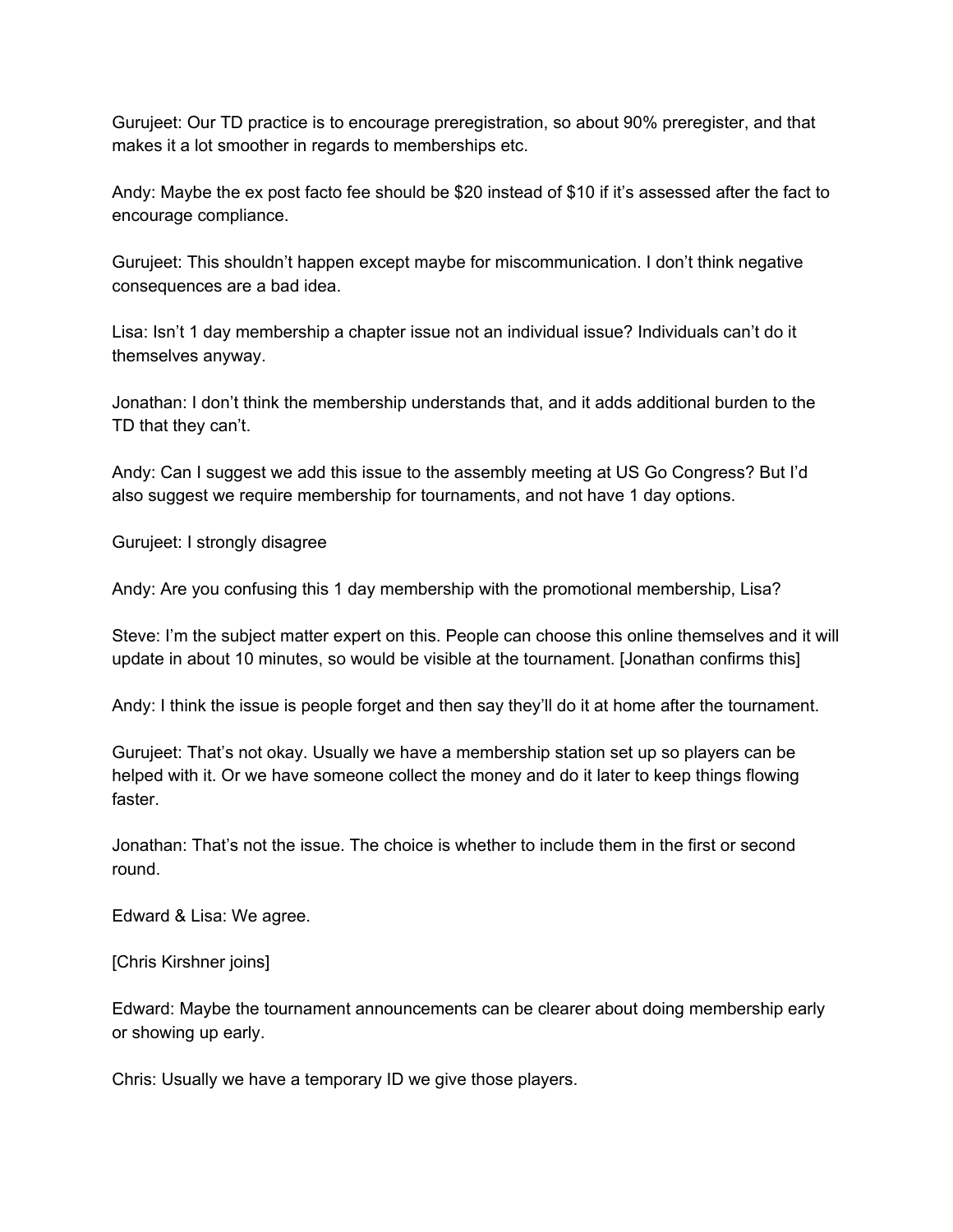Gurujeet: I want people to have good first tournament. I don't think having more rules or penalties would contribute to a good first AGA tournament.

Jonathan: I think that it isn't an issue with players in their first tournament, this is about people who play 2 tournaments a year and don't buy full memberships. They just hold up rating tournaments. Assuming we want ratings to happen quickly.

Lisa: Isn't this more of a TD best practices issue? Can you have someone pull together this, Andy?

Steve: I think that already exists

Jonathan: I think TD best practices has a much bigger scope than this.

Andy: We can add to the best practices or send out a 2 paragraph reminder to people via the EJ.

Martin: Or a checklist for TDs about getting your tournament rated fast.

Chris: TDs should have the discretion and freedom to include or not include people as needed

[cross talk]

[Jonathan leaves]

### **2. Approve minutes**

Chris moves to approve, Steve seconds, unanimous approval of March minutes.

### **3. President's report**

Andy: I've been in Europe, visited Ting Lee in Vienna (Austria), and there are three public places for Go including a electronic table that won an innovation award, a vertical go board installation, and a public thing for AlphaGo that's 9 stones in a public area for seating.

Another thing is that a UC Davis CS professor has a film club, and they screened the AlphaGo documentary and I came and spoke. I think this is something we could do at other CS departments, so if you know anyone or can help me identify who to talk to, I think we could do film events like that and generate interest for go.

I will send you a proposal from Stephanie Yen 1P who wants to grant ranks to students based on their activities [forthcoming in the next few days], which you have tentatively approved but it would represent substantive change and I want to discuss it with you via email for now.

Steve: She just started a new youtube channel, by the way.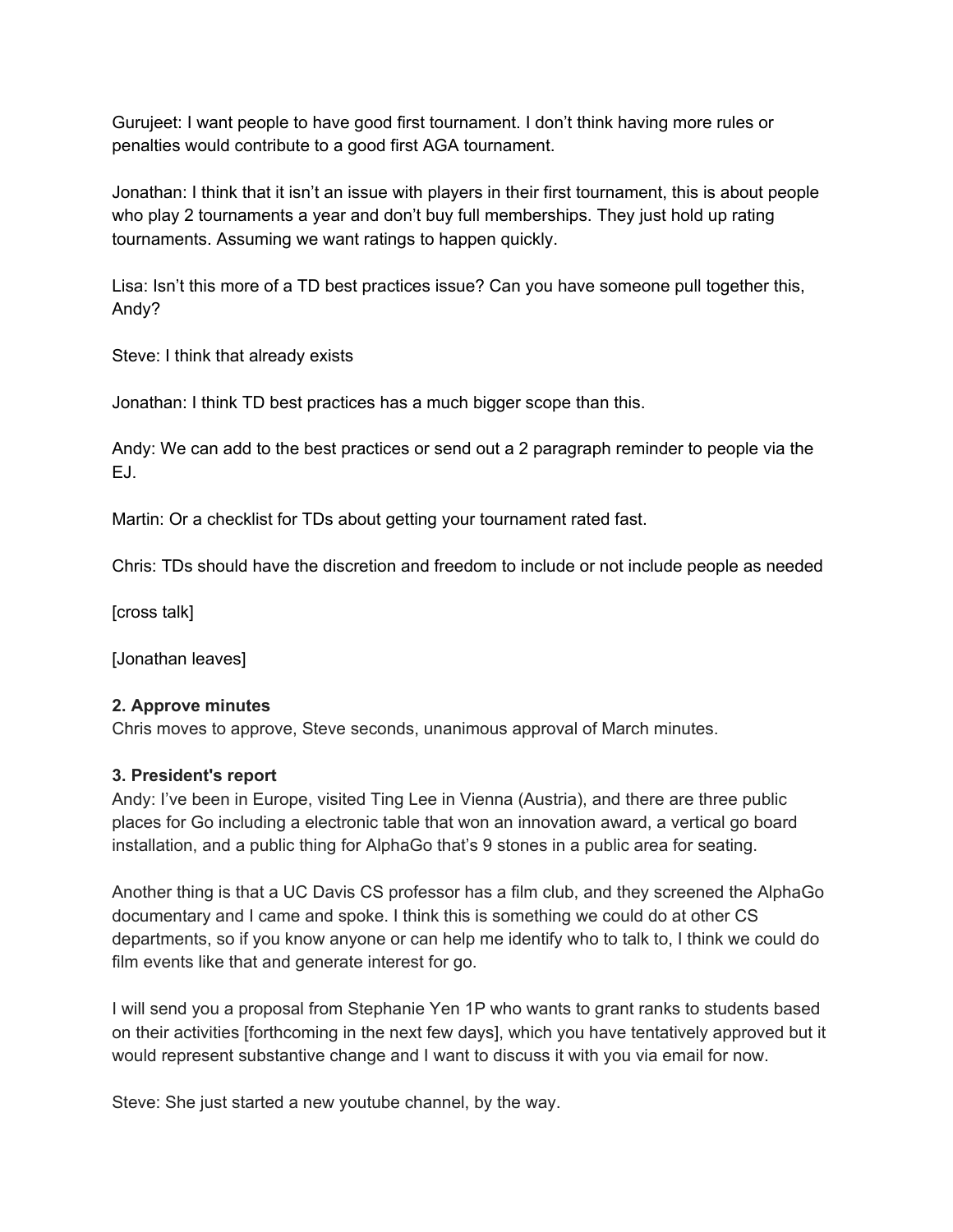Finally, we have reserves and need to talk about investments, and I have two proposals that we should review and I'll send them out via email. I'll look at your feedback via email.

### **4. Discuss feedback from membership on draft of the Code of Conduct**

Some significant changes from previous discussion: We're not going to require attendees at congress to acknowledge the policy this year. That was the issue that caused the most concern from the membership and besides, Congress registration has already started. We can still post and apply the policy at the event, but we won't have a checkbox on the registration.

Chris: Will the policy be in the Congress handbook?

Lisa: We haven't confirmed that yet.

Andy: Another thought, what if we call it an Honor code instead of a "Code of Conduct"

Lisa: I don't think this is an honor code. Honor code is different.

Gurujeet: I agree that honor code isn't an accurate term.

Andy: I'm just thinking in terms of advertising it, since there's some push-back.

Lisa: But I think we're doing a bait and switch if we don't call it "Code of Conduct".

[?]: People are objecting to the CoC, i.e., on message boards.

Chris: I'm not in favor of acknowledging that unofficial commentary. If people want to comment officially, that's okay.

Lisa: But these comments are on a very public Facebook page, and I encouraged them to contact us with their concerns.

Chris: I think people are more concerned that it won't be applied fairly. I think we can assure them it's overseen by the president and board.

Lisa: I also told individuals on the message board that I would ask where their congress fees are going due to some concerns about the expenses, just general percentages. I was planning on going through past years for that information. Should I do that?

Andy: Sure, we're not trying to hide that or anything.

Edward: Go Congress is a lot cheaper for kids than other summer activities.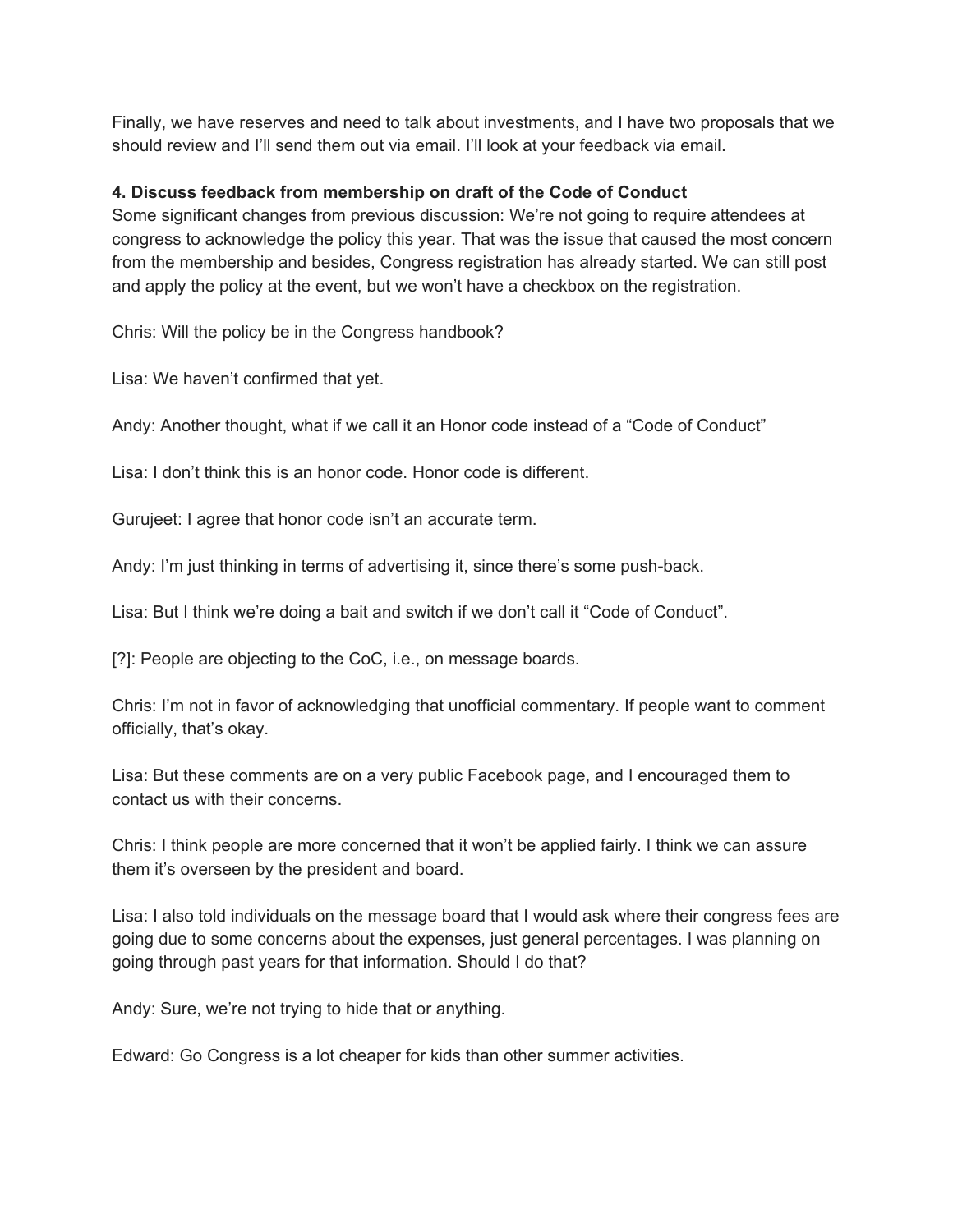Gurujeet: Someone did comment on the "What is an AGA Sponsored Event" footnote in the Code of Conduct.

Lisa: I am making a note in the Code of Conduct now that we need to be more specific in our language in the "what is an AGA sponsored event" footnote.

### **5. Discuss feedback from membership on the draft of revised bylaws**

Very little changes were made. We removed the provision for adding more board members at large. We added North Marianas Islands so our bylaws cover all 11 territories. We've changed the definition of "majority of those voting" to 67% instead of 60%. Some grammar issues were pointed out. By next meeting you will have a clean copy to look at.

Martin: What about the timing issue of when the board is elected and starts?

Chris: We've added language to clarify when the board rolls over and starts the next term and are looking to move the election up. That way we can have additional lead time before Congress for transitioning to the new board.

Lisa: We need to let Arnold Eudell know so he can send out the call for nomination.

## **6. Discuss which volunteers we would like to invite for May meeting**

Chris Garlock should be invited, since he couldn't join us today. Charles Alden should be invited, who is the membership database manager. It would be a good counterpoint to our conversation with Jonathan today.

# **7. Discuss our implementation/compliance of GDPR**

Steve: I want to give a shout out to Justin Kramer who developed the membership manager years ago because we're mostly in compliance with GDPR already. We just need to add a checkbox on our membership registration to indicate where our data is available.

Martin: I think GDPR is more focused on businesses, so since we don't store any financial information, it's a lot easier for us to be compliant.

Steve: We're PCI compliant, but we don't store anything. I'm going to reach out to verify that our policies are up to date.

Lisa: I don't think we're keeping information except in cases where there are sanctions, for the CoC sanctions report, which just has names.

Martin: And GDPR only applies to European members.